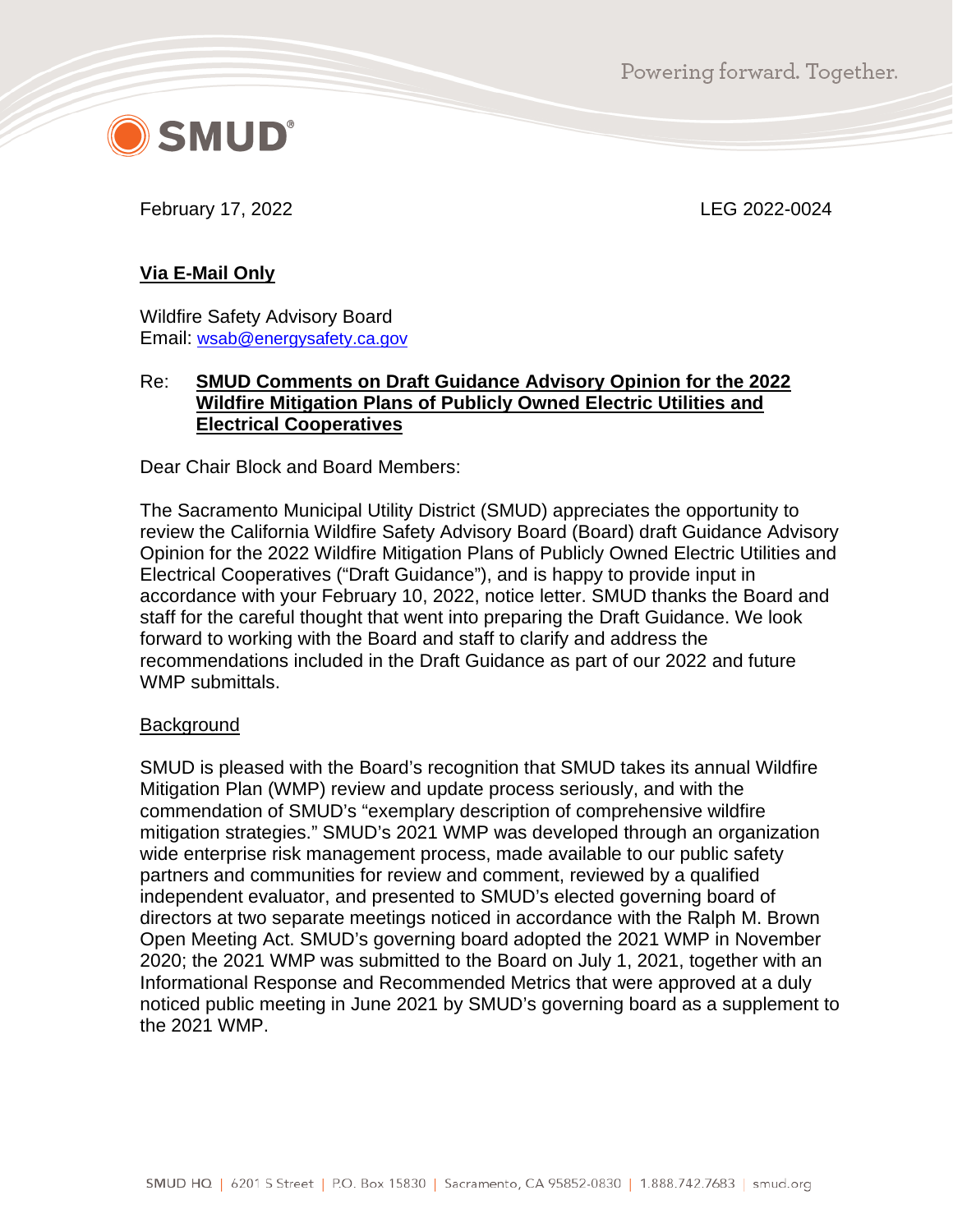SMUD's overarching goal continues to be providing safe, reliable, environmentally sustainable and economic service to our community. SMUD appreciates the Board's expertise and guidance in strengthening its wildfire mitigation efforts to meet this goal. The wildfire mitigation planning process is a year-round effort and includes a continuous process as shown in the chart below.



SMUD's WMP update is substantially completed by Q1 in each year to accommodate public comment and governing board action at a noticed public meeting, prior to the statutory July 1 deadline for submittal to the Board.

To the greatest extent possible in light of the timing for issuance of the Draft Guidance, SMUD intends to address the Board's recommendations specific to SMUD's WMP in our 2022 WMP submittal. SMUD also looks forward to considering many of the more global recommendations included in the Draft Guidance as part of SMUD's comprehensive plan review and update to occur for its 2023 WMP submittal.

#### SMUD comments on individual recommendations in the Draft Guidance.

We provide the following responses and clarifications to the Board's recommendations for SMUD's 2022 WMP provided on pages 69-70 of the Draft Guidance.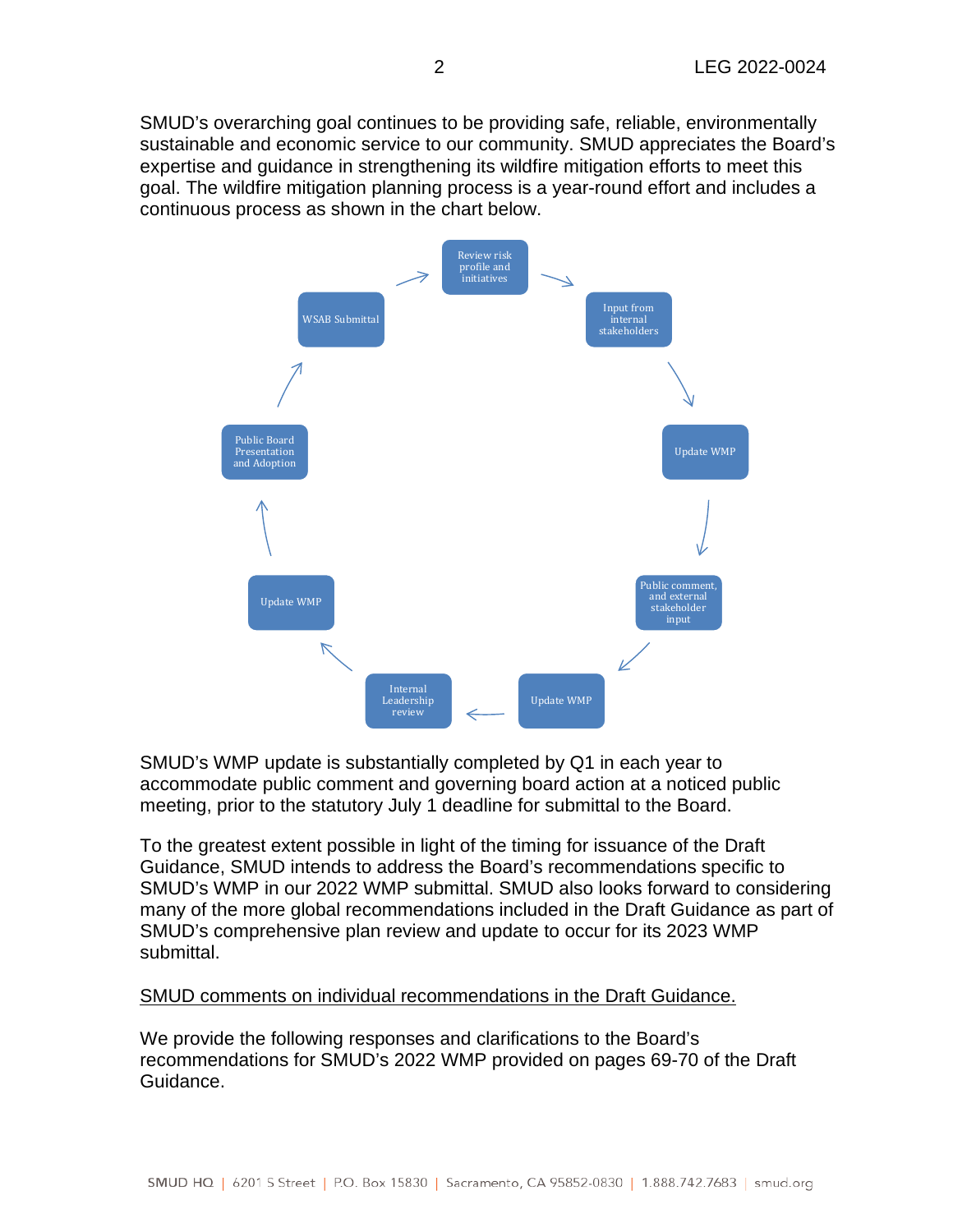1. Context Setting Information Table:

The Board…encourages the upfront template and other enhancements included in the informational response should be included in the WMP itself where appropriate…

SMUD will integrate the context setting table contained in its Informational Response into its 2022 WMP. SMUD will review and update the data included in the table during its triennial review and update process.

#### 2. WMP adoption and budget processes:

The Board encourages SMUD to provide a short paragraph in future WMPs that describes the adoption and public comment processes Utility followed for the WMP being submitted (including resolutions if feasible), along with information about budget processes for any potential or expected mitigation expenses.

The adoption and public comment process followed by SMUD are described in Chapter 10 of the 2021 WMP. The process includes preparation of the WMP through an organization wide, cross functional working group and an extensive public outreach to its first responders, local agencies, community-based organizations and public, including posting the draft WMP for an advertised public comment period. SMUD retains a qualified independent evaluator (QIE) when substantive changes are made, to review the plan for compliance with statute and industry standard. The WMP and QIE report is then presented to SMUD's Board of Directors in a publicly noticed meeting, for adoption.

SMUD will update Chapter 10 of the 2022 WMP to include information regarding SMUD's budget process as provided in our Informational Response. SMUD adopts its budget through open and public processes. Program commitments reflected in any given budget are impacted by many factors, including risk evaluations, system condition and requirements, emergency occurrences, economy, legislation, environment, and liability exposure. These commitments are consistently under evaluation, and program priorities can change if any of these factors shift.

3. Wildfire safety information page:

The Board encourages SMUD to have an easier to find wildfire safety link and to include additional wildfire safety information at that link, including not just the 2021 (or current) WMP but also include links to allow perusal of WMP history, that Is – public access to former WMPs, IE reports, and any supplemental filings. The Board notes that SMUD's current link to the IE Report from 2019 does not appear to work.

SMUD appreciates the Board's comments regarding SMUD's wildfire safety webpage. SMUD maintains this page on its organization website. The address of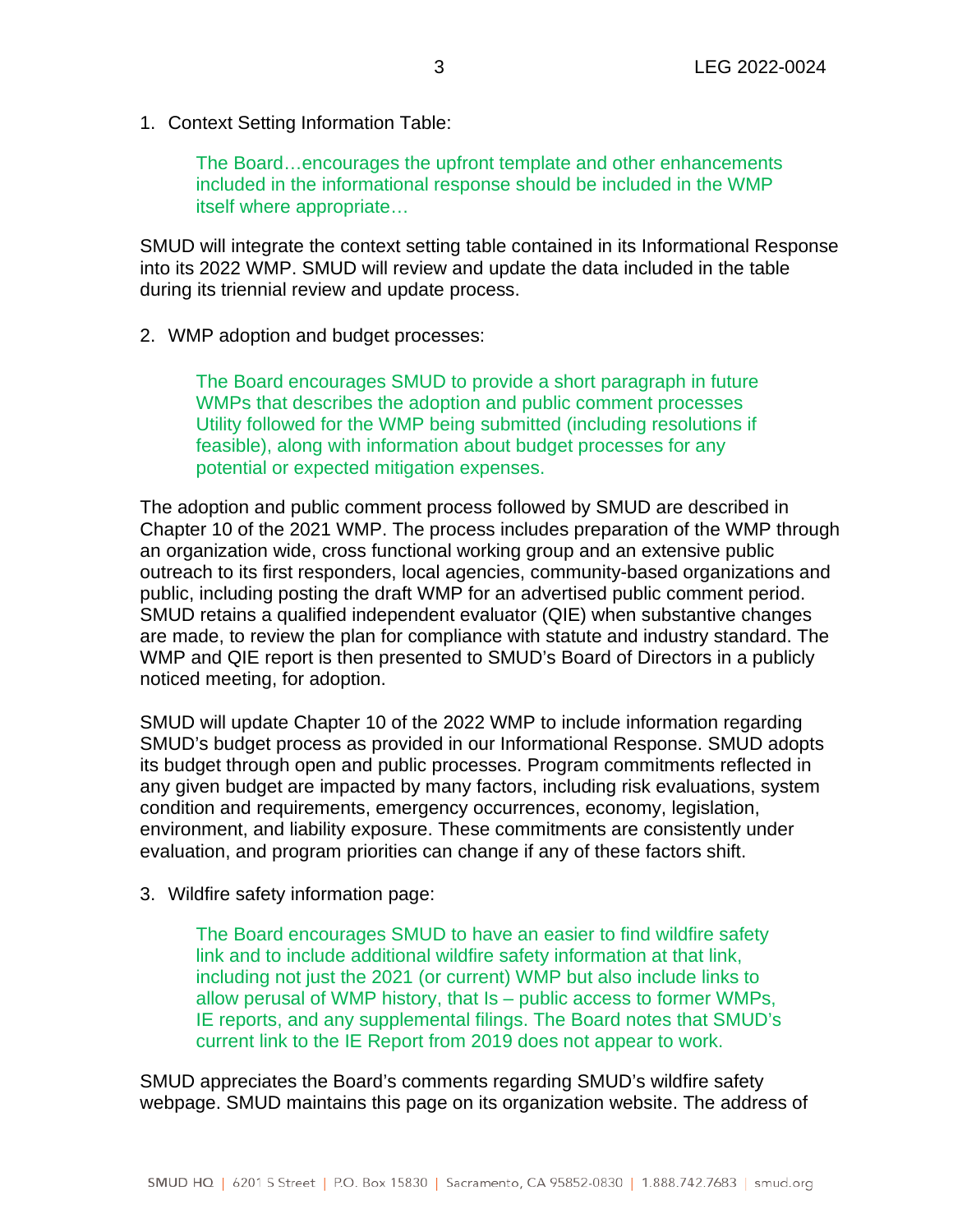this webpage is [www.smud.org/wildfiresafety.](http://www.smud.org/wildfiresafety) We are reviewing and revising the webpage to ensure that the link to the current WMP is easily located and accessible. The 2021 WMP can be found at [https://www.smud.org/-/media/Documents/In-Our-](https://www.smud.org/-/media/Documents/In-Our-Community/Safety/0864-20_2021SMUDWildfireMitigationPlan.ashx)[Community/Safety/0864-20\\_2021SMUDWildfireMitigationPlan.ashx,](https://www.smud.org/-/media/Documents/In-Our-Community/Safety/0864-20_2021SMUDWildfireMitigationPlan.ashx) a direct link to which is found mid-way through the webpage with the title "View Wildfire Mitigation Plan."

In addition, the WMPs submitted by SMUD in 2020 (the 2019 WMP) and in 2021 (the 2021 WMP) are available under the "Resources" section found at the bottom of the webpage, under "Wildfire Mitigation" with the tab "Get Details". The Independent Evaluation reports for each plan are also available at that location on the current webpage. SMUD acknowledges that this placement is not easily located and as noted above is reviewing and revising the webpage to ensure that these links are more accessible.

### 4. Change updates:

The Board encourages SMUD to continue to include appropriate changes that reflect changing programs, changing conditions, and changing risks, as well as incorporate changes recommended by the Board and any IE Report where feasible…the Board would appreciate the inclusion of the up-front template developed in the Board's 2021 Guidance Advisory Opinion in future WMPs

SMUD undertakes an annual review and update of its WMP using an enterprise risk management approach and will continue to provide plan updates to reflect new initiatives and lessons learned. As noted above, SMUD intends to integrate the context setting table contained in our Informational Response into its 2022 WMP. We also plan to provide a plan-to-plan change summary as a new appendix to the 2022 WMP.

5. Wildfire mitigation strategies:

The Board commends SMUD for an exemplary description of comprehensive wildfire mitigation strategies in the 2021 WMP…The Board looks forward to updates on these innovative strategies in future **WMPs** 

SMUD appreciates the Board's confidence in SMUD's WMP presentation of our wildfire mitigation strategies. As part of its annual WMP update process SMUD reviews the status of its wildfire prevention and mitigation strategies and initiatives. Each year's WMP reflects changes and additions to these initiatives based on technology reviews, changing risk factors and prioritizations, experience, and many other factors.